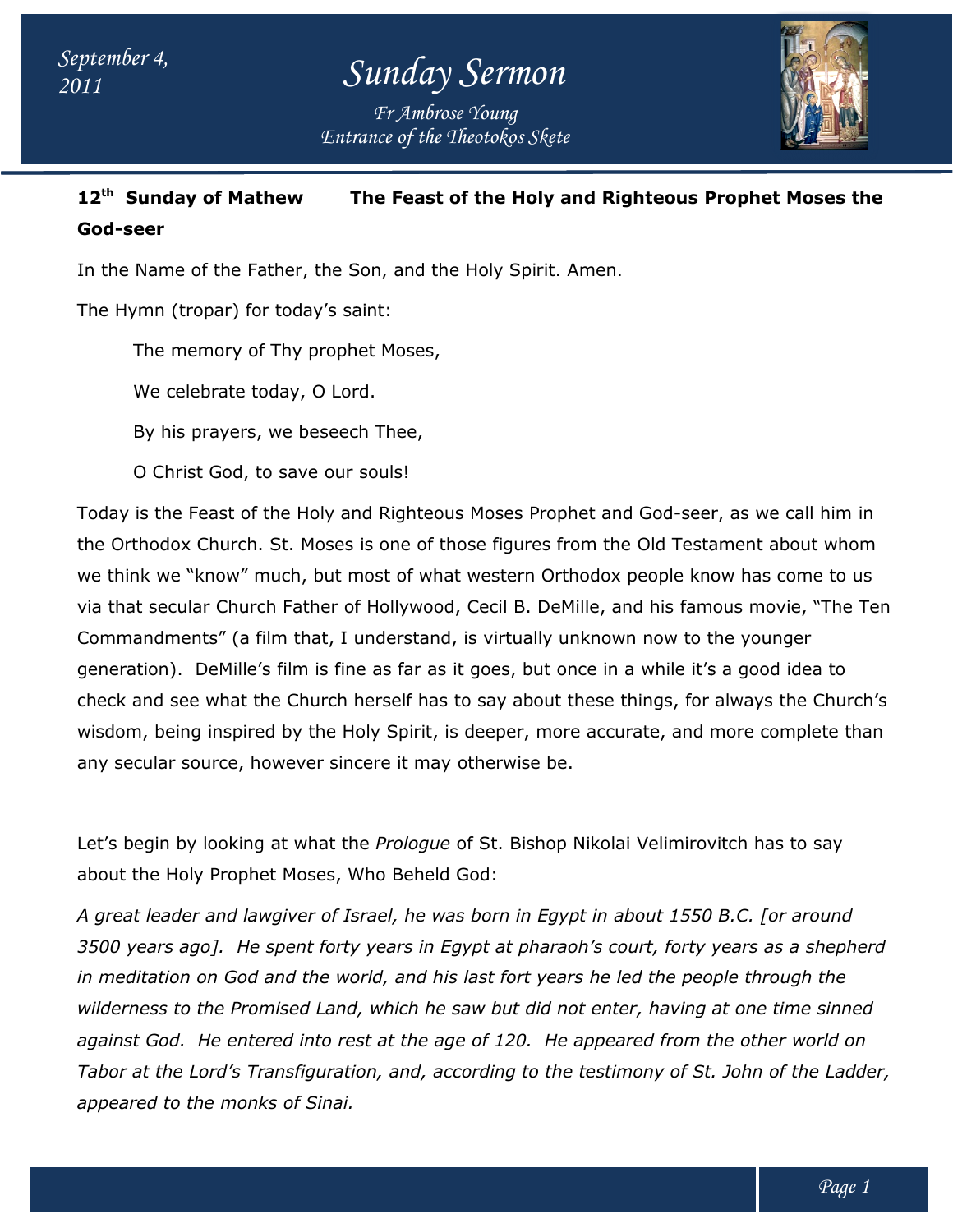*Entrance of the Theotokos Skete Fr Ambrose Young*



That's it from the *Prologue*; short and sweet, but too lean for our purposes this morning.

But on the OCA website for this day we find the following account:

*The Holy Prophet and God-Seer Moses was of the tribe of Levi, the son of Abram and Jochabed (Exodus 6:20)…Moses was born in Egypt around 1689 B.C. When Pharaoh ordered all male children of the Hebrew slaves to be killed (Exodus 1:22), Moses' mother placed him in a basket of papyrus coated with pitch, and set him adrift on the Nile. Pharaoh's daughter found him and raised him as her own son. Prophet and God-Seer Moses was of the tribe of Levi, the son of Abram and*<br>(Exodus 6:20)…Moses was born in Egypt around 1689 B.C. When Pharaoh ordered<br>hildren of the Hebrew slaves to be killed (Exodus 1:22), Moses' mother

*At the age of eighty, Moses fled to Midian, where he spoke to God in the Burning Bush on Mt.*  Horeb (Exodus 3:2). God chose Moses to lead His people from the slavery of Egypt. They *crossed the Red Sea as if it were dry land, and for forty years they wandered in the desert.* 

*Arriving in the land of Moab, Moses went to the top of Mt. Nabau, or Nebo (Deuteronomy*  crossed the Red Sea as if it were dry land, and for forty years they wandered in the desert.<br>Arriving in the land of Moab, Moses went to the top of Mt. Nabau, or Nebo (Deuteronomy<br>32:49), which is called Phasga (Deut. 34:1 *1569 B.C. at the age of 120 without entering the Promised Land… loses to lead His people from the slaver<br>dry land, and for forty years they wand<br>es went to the top of Mt. Nabau, or Neb<br>eut. 34:1). There, according to the will<br>out entering the Promised Land...<br>d many miracles during hi* 

*The holy Prophet Moses performed many miracles during his lifetime, and also after his death.*  1569 B.C. at the age of 120 without entering the Promised Land...<br>The holy Prophet Moses performed many miracles during his lifetime, and also after his dea<br>He appeared on Tabor with the Prophet Elias at the Transfiguratio

*On the day that St John of the Ladder (March 30) was installed as abbot of Mt. Sinai, the Prophet Moses was seen going around and giving orders to the cooks, stewards, and servants. When the guests had gone and the monks were sitting at table, they wondered what had become of the stranger who had been giving orders. St John said, "Our Lord Moses does nothing strange by serving in the place which belongs to him." St John of the Ladder (March 30) was installed as abbot of Mt. Sinai, the<br>vas seen going around and giving orders to the cooks, stewards, and servants.<br>i had gone and the monks were sitting at table, they wondered what ha* 

St. Gregory Palamas, the great 14<sup>th</sup> century Father of the Church wrote a whole book about St. Moses, called the "Life of Moses", but it is much more than a biography; it is St. Gregory's St. Moses, called the "Life of Moses", but it is much more than a biography; it is St. Gregoi<br>explanation of all the mystical elements in the life of Moses, all of the wonderful traditions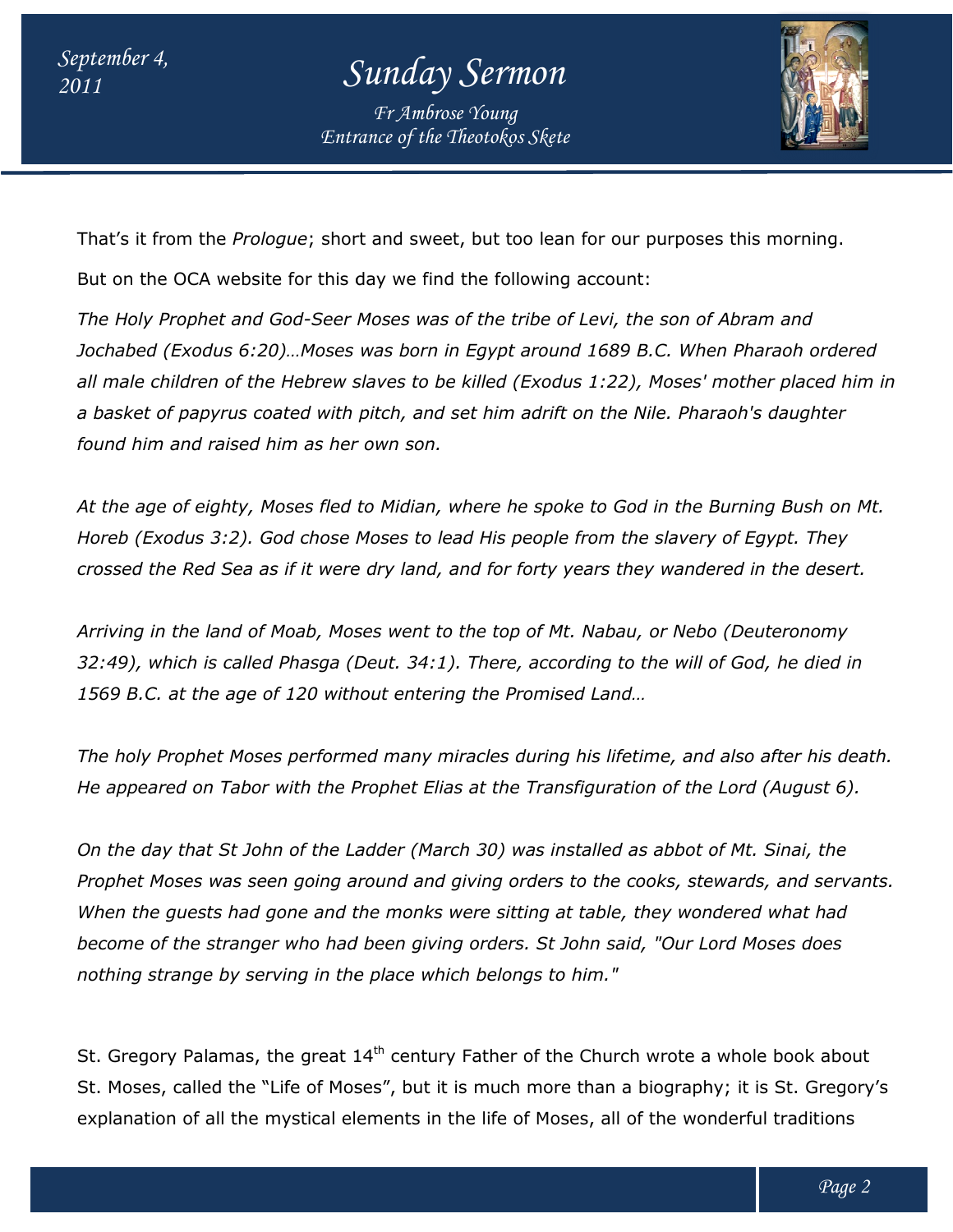*Entrance of the Theotokos Skete Fr Ambrose Young*



about him that have been passed down through Judaism to Christianity and to our own day in the Orthodox Church. It is a book well worth reading, and it's in English and still in print. print. The longer synaxarion has a more complete entry for the feast of the Holy Prop for me to quote in its entirety here, but a few excerpts will serve to show how very interesting and important this prophet was. Church. It is a book well worth reading, and it's in English and still in print. The<br>rion has a more complete entry for the feast of the Holy Prophet Moses, too long<br>te in its entirety here, but a few excerpts will serve t Prophet Moses, too long

*One day God appeared to Moses, in so far as it is possible for a man to look upon Him. Moses day Moses had brought his flocks to the mountain of Sinai when he saw a bush burning with a light brighter than the sun, and yet the bush was not consumed. It this Moses saw foreshadowed the great mystery of our Savior's virginal Conception and of his coming in the flesh, whi which has overturned the laws of nature at the same time as preserving them.* ocks to the mountain of Sinai when he saw a bush bur<br>sun, and yet the bush was not consumed. It this Mose<br>of our Savior's virginal Conception and of his coming<br>ws of nature at the same time as preserving them.

This is just one of the mystical elements in the life of Moses. Here is another passage from This is just one of the mystical elements in the life of Moses. Here is another passage<br>the same source, which describes the events surrounding the giving of the Ten Commandments to the Prophet:

*When he [Moses] had received these heavenly revelations within a darkness brighter than the light of this world, Moses went down the Mountain with the Law graven by God on two tablets of stone. The divine light had streamed into his heart to overflowing, making his countenance shine with a brightness that the people, uninitiated into the mysteries of God, could not bear to look upon, so that Moses had to veil his face when he spoke to them..."* light of this world, Moses went down the Mountain with the Law graven by God on two tablets<br>of stone. The divine light had streamed into his heart to overflowing, making his countenance<br>shine with a brightness that the pe

There are a few main points that we should know, understand, and remember about this Godseer. First, it is the perennial teaching of the Orthodox Church that the Ten Commandments have not been abrogated or abridged or modified in any slightest way. Ea Each of these commandments is still in force. And added to these are the two new Commandments of love, given by Jesus Christ in the New Testament. It is a shame that sermons on the Ten Commandments are not more commonly heard in our parishes. We live in a country and a culture that is so sunk in depravity and immorality of all kinds, now, that a frequent review of the Commandments is really needed. are a few main points that we should know, understand, and remember about First, it is the perennial teaching of the Orthodox Church that the Ten Comman not been abrogated or abridged or modified in any slightest way. Each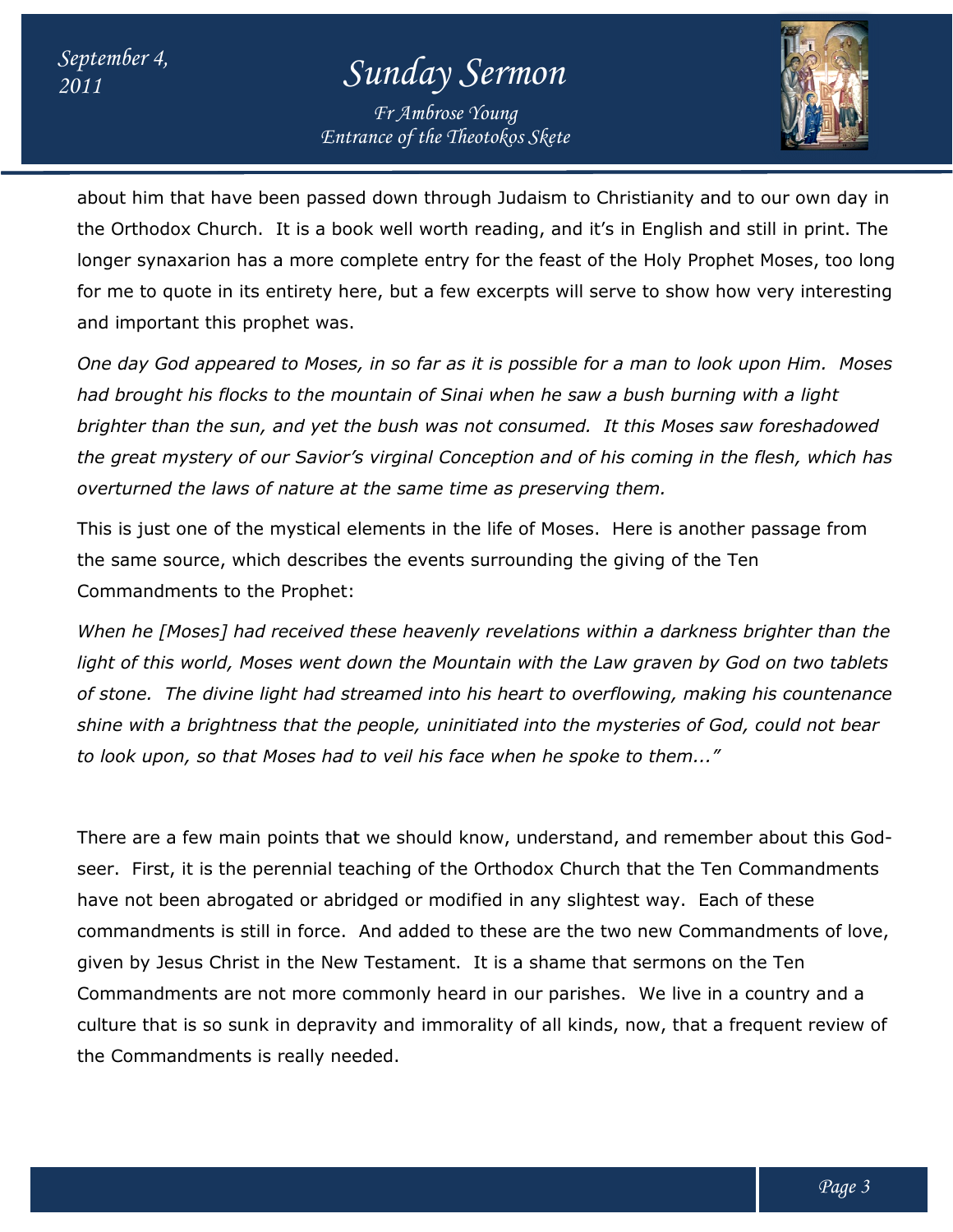*Entrance of the Theotokos Skete Fr Ambrose Young*



Secondly, in the life of St. Moses we a man who was a desperately thirsting *God-Seeker*, long Secondly, in the life of St. Moses we a man who was a desperately thirsting *God-Seeker*, long<br>before he was a God-*Seer*. His long sojourn in exile—forty years—in the desert, before God first began to reveal Himself to him, reminds us of the faithful early Desert Fathers of the Christian dispensation. This was four decades of intense ascetical suffering, and it first began to reveal Himself to him, reminds us of the faithful early Desert Fathers of the<br>Christian dispensation. This was four decades of intense ascetical suffering, and it was a<br>penance endured willingly by Moses fo Egypt. By contrast, how much we wince and complain, like spoiled brats, at the penance endured willingly by Moses for his sin—having killed a man in anger while still in<br>Egypt. By contrast, how much we wince and complain, like spoiled brats, at the<br>inconvenience of a fasting day or season, or the te inconveniences that quite normally and regularly come into our lives. The "inconvenience" and "annoyance" of Moses' long years of exile in the desolate desert were used by him for Egypt. By contrast, how much we wince and complain, like spoiled brats, at the<br>inconvenience of a fasting day or season, or the temporary loss of electrical power, and other<br>inconveniences that quite normally and regularly suffering, he could be made ready to have his astonishing encounter with the Living God. in the desert, before G<br>y Desert Fathers of the<br>suffering, and it was a

And thirdly, we learn that because of God's revelation of Himself on Mt. Sinai, there could be no images made of God to be worshipped by the Hebrews. They had already been given the bad example of idol-worship during their long sojourn in Egypt, and it was a temptation for them even now, as we learn from the Scriptural account, to resort once again to such heathenism. When Moses asked to see God face to face he was told by the Lord: "No man can see My face and live." Instead, he tucked Moses into the cleft of a cave and "passed by" the entrance in such a way that Moses could see only-what? We don't know. Wind? Fire? Storm? We don't know. But "something." Not, however, an image of God the Father as an old man with a long white beard, of this we may be sure. could be made ready to have his astonishing encounter with the Living God.<br>We learn that because of God's revelation of Himself on Mt. Sinai, there could be<br>hade of God to be worshipped by the Hebrews. They had already bee now, as we learn from the Scriptural account, to resort once again to such<br>The Moses asked to see God face to face he was told by the Lord: "No man<br>face and live." Instead, he tucked Moses into the cleft of a cave and "pas ation, first of his sins, then of his passions, so that, in this terrible crucible of heat and<br>mg, he could be made ready to have his astonishing encounter with the Living God.<br>Inirdly, we learn that because of God's revel

In Exodus (33:11) God "...spake unto Moses face to face, as a man speaketh unto his friend." The phrase "face to face" is not used here to refer to their physical position in relation to one another, but the intimate nature of the Lord's discourse with Moses.

In Deuteronomy (34:10) we read that the Lord "knew" Moses "face to face". Again, the phrase "face to face" is not being used of physical position, but of their relationship. How did the Lord know Moses face to face? The following verses tells us, "In all the signs and the wonders, which the LORD sent him to do in the land of Egypt to Pharaoh, and to all his servants, and to face to face" is not used here to refer to their physical position in relation to one<br>the intimate nature of the Lord's discourse with Moses.<br>Jmy (34:10) we read that the Lord "knew" Moses "face to face". Again, the phrase